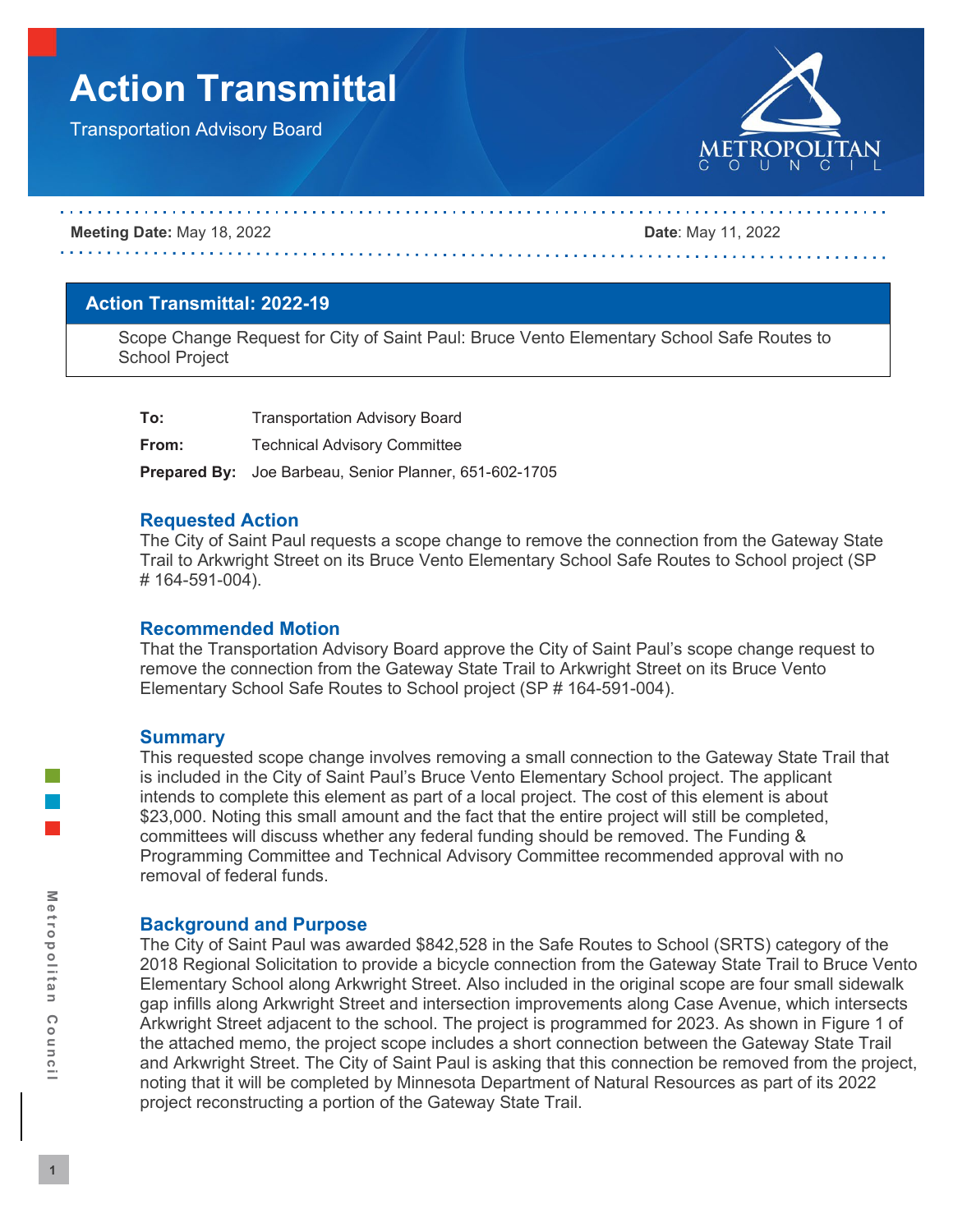# **Relationship to Regional Policy**

Projects that receive funding through the Regional Solicitation process are subject to the regional scope change policy. The purpose of this policy is to ensure that the project is designed and constructed according to the plans and intent described in the original application. The scope change policy allows project sponsors to adjust their projects as needed while still providing substantially the same benefits described in their original project applications.

# **Staff Analysis**

Approval/Denial of the Scope Change: While removal of this short piece of trail would be detrimental to the project, the applicant indicates that this will be completed one year early by another applicant. Recent precedent would point to approval.

Funding: Recent history shows that retention of the full federal award is typical when removed elements are being completed by other another project. The applicant cites \$23,000 (\$18,400 federal) as the cost of the project element being removed from the original scope The committee should consider whether it is necessary to remove this amount versus allowing the applicant to retain this amount.

# **Committee Comments and Action**

At its April 21, 2022, meeting, the TAC Funding & Programming Committee voted unanimously to recommend approval of the City of Saint Paul's scope change request to remove the connection from the Gateway State Trail to Arkwright Street on its Bruce Vento Elementary School Safe Routes to School project with no federal funding adjustments.

At its May 4, 2022, meeting, the Technical Advisory Committee voted unanimously to recommend approval of the city of Saint Paul's scope change request to remove the connection from the Gateway State Trail to Arkwright Street on its Bruce Vento Elementary School Safe Routes to School project with no federal funding adjustments.

| <b>To</b>                              | <b>Action Requested</b> | <b>Date Completed</b> |
|----------------------------------------|-------------------------|-----------------------|
| TAC Funding & Programming<br>Committee | Review & Recommend      | April 21, 2022        |
| <b>Technical Advisory Committee</b>    | Review & Recommend      | May 4, 2022           |
| <b>Transportation Advisory Board</b>   | <b>Review and Adopt</b> | May 18, 2022          |

# **Routing**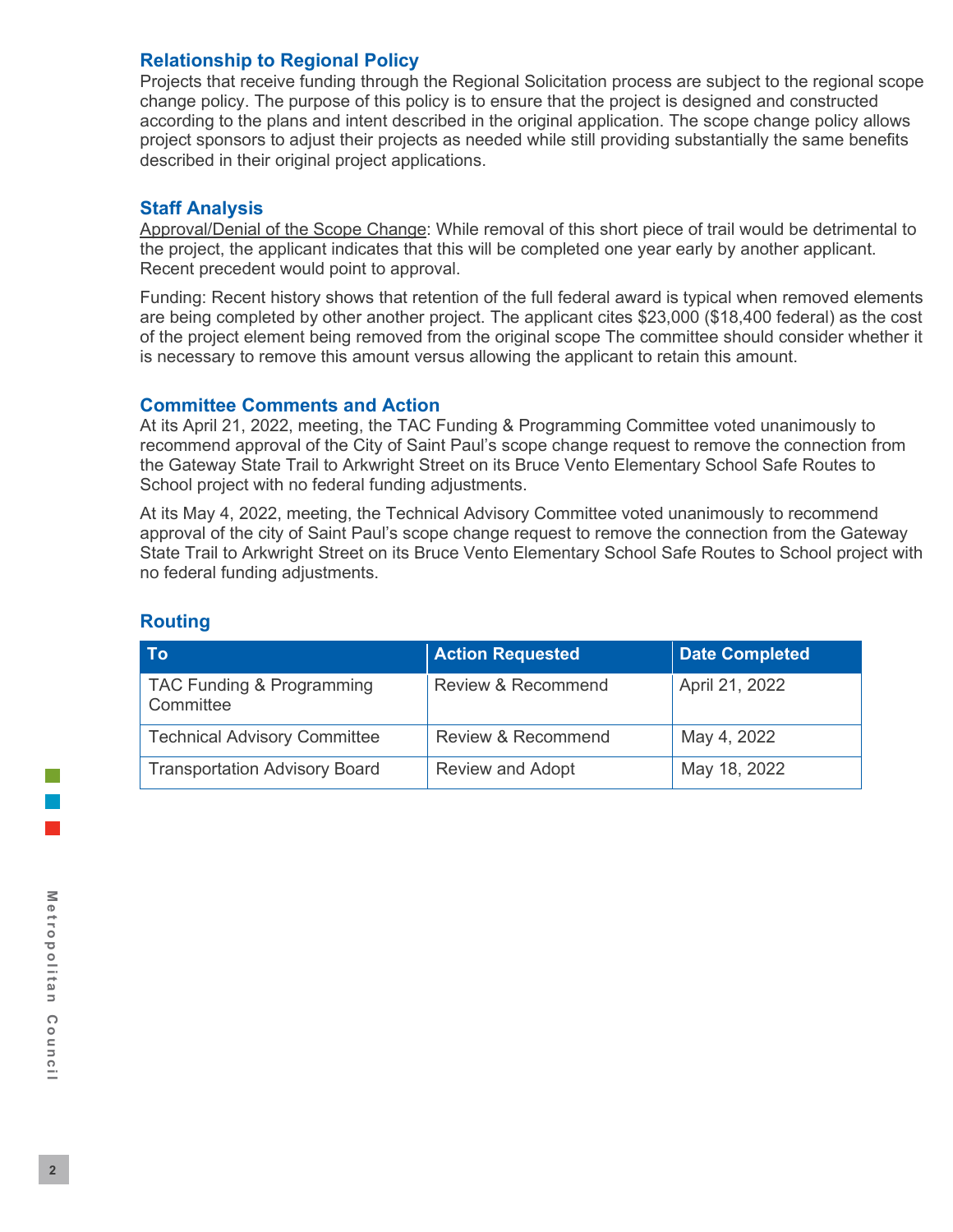

1500 City Hall Annex 25 West Fourth Street Saint Paul, MN 55102 Tel: 651-266-6099

#### March 10, 2022

| TO:      | Funding and Programming Committee;<br>Michael Thompson, Chair, Funding and Programming Committee |
|----------|--------------------------------------------------------------------------------------------------|
| FROM:    | Jary Lee, Project Manager, Department of Public Works                                            |
| SUBJECT: | Formal Scope Change of SP 164-591-004 Bruce Vento Trail                                          |

This memo discusses the proposed change in scope to Bruce Vento Elementary Safe Routes to School project (SP 164-591-044) in Saint Paul. All elem ents of the original scope will be delivered, but by two different agencies and as part of two different projects. The project scope generally includes construction of bum pouts along portions of Arkwright Street and Case Avenue, sidewalk infill in the neighborhood surrounding the school, and im plem entation of a bicycle facility along Arkwright Street.

While the majority of the proposed 2023 project to be delivered by the City of Saint Paul is consistent with the scope detailed in the 2018 Regional Solicitation application, a short segm ent of trail connecting the Gateway State Trail and Arkwright Street is proposed to be rem oved from the scope of SP 164-591-044. Instead, this sam e trail segm ent will be constructed by the Minnesota Departm ent of Natural Resources (MnDNR) as part of a 2022 project nearby to reconstruct a portion of the Gateway State Trail. Given the scope and tim eline of the DNR's project, it is m ore desirable for the DNR to deliver this portion of the scope of work rather than the City of Saint Paul.

All original project elements will be constructed, and there will be no change in benefit to the community from the original scope . See Table 1 for a sum m ary. Figure 1 shows the trail segm ent proposed to be rem oved from the scope of SP 164-591-044 and instead constructed by the MnDNR. Figure 2 shows all project elem ents.

Attached to the end of this memo is the required Funding Data for Scope Change Request document.

| 2018 application        | Project element    | Construction year |
|-------------------------|--------------------|-------------------|
| project element(s)      | delivered by       |                   |
| Sidewalk gap in fill    | City of Saint Paul | 2023              |
| Arkwright St and Case   | City of Saint Paul | 2023              |
| Ave curb extensions     |                    |                   |
| Arkwright bikeway       | City of Saint Paul | 2023              |
| between Cayuga St and   |                    |                   |
| Gateway Trail           |                    |                   |
| Trail segment           | Minnesota DNR      | 2022              |
| connecting Arkwright St |                    |                   |
| and Gateway Trail       |                    |                   |

#### Table 1. Project elem ent delivery sum m ary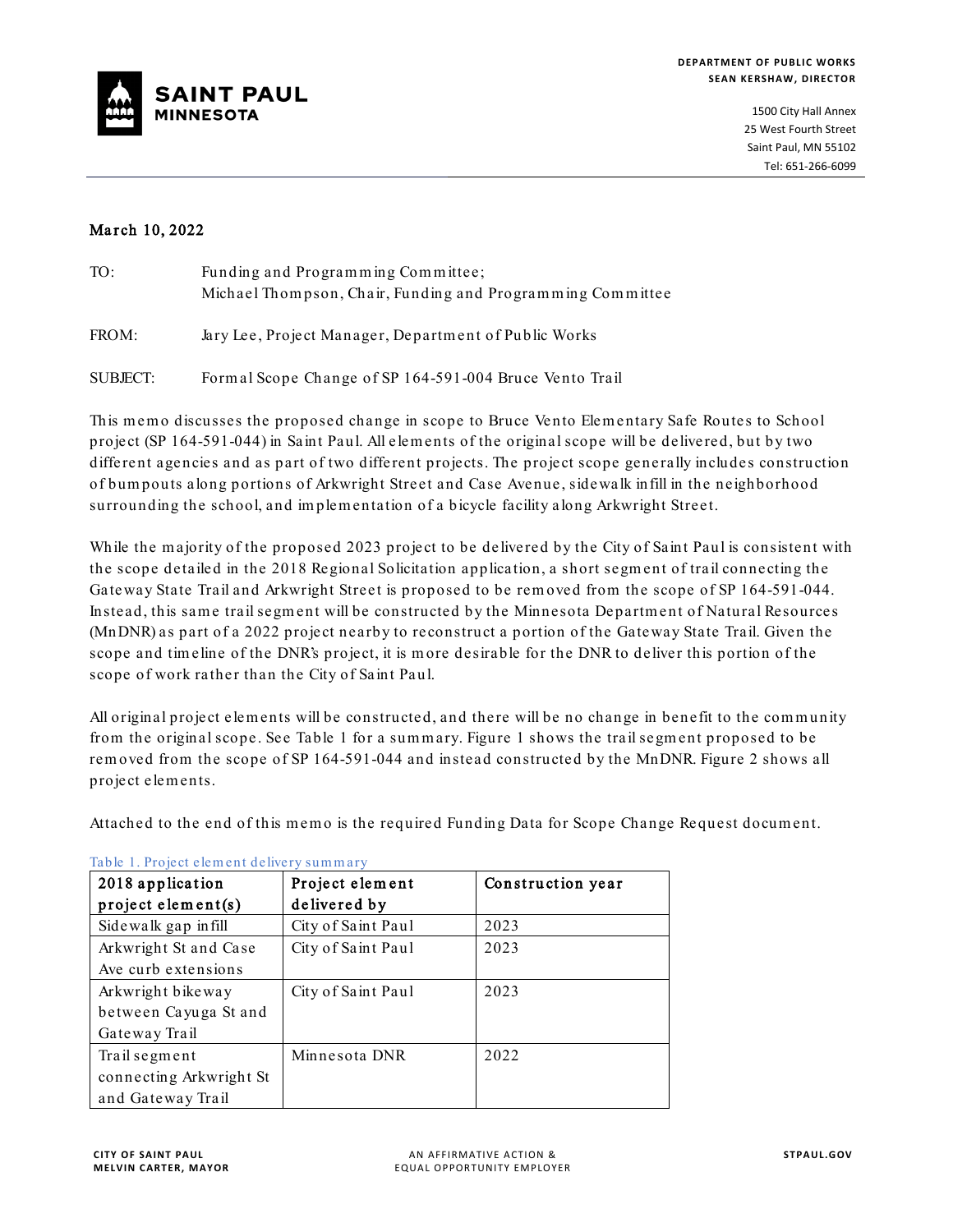

1500 City Hall Annex 25 West Fourth Street Saint Paul, MN 55102 Tel: 651-266-6099

#### Figure 1. Trail segm ent proposed rem oved from SP 164-591-044

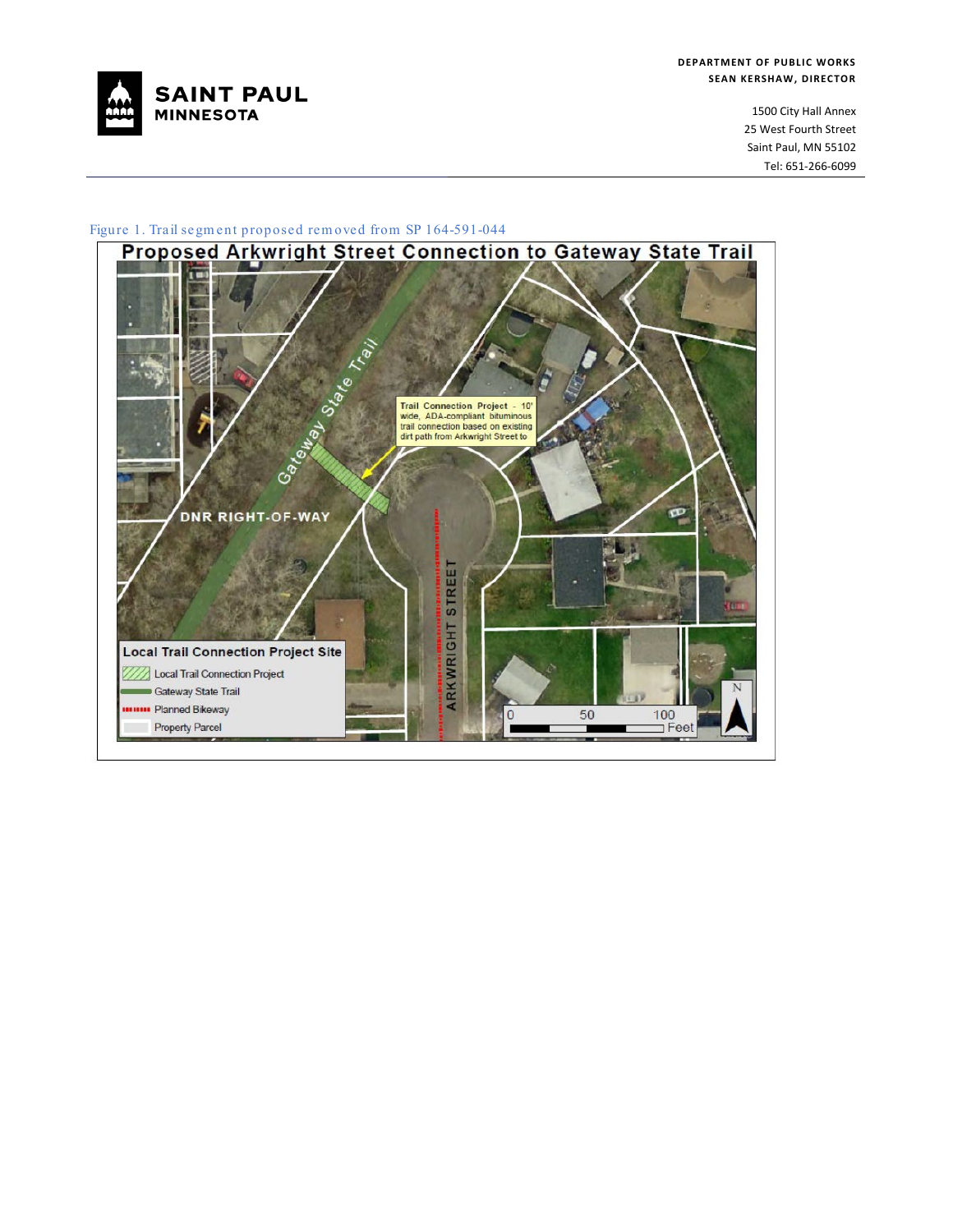

#### **DEPARTMENT OF PUBLIC WORKS SEAN KERSHAW, DIRECTOR**

1500 City Hall Annex 25 West Fourth Street Saint Paul, MN 55102 Tel: 651-266-6099



Figure 2. All project elem ents – consistent with 2018 application